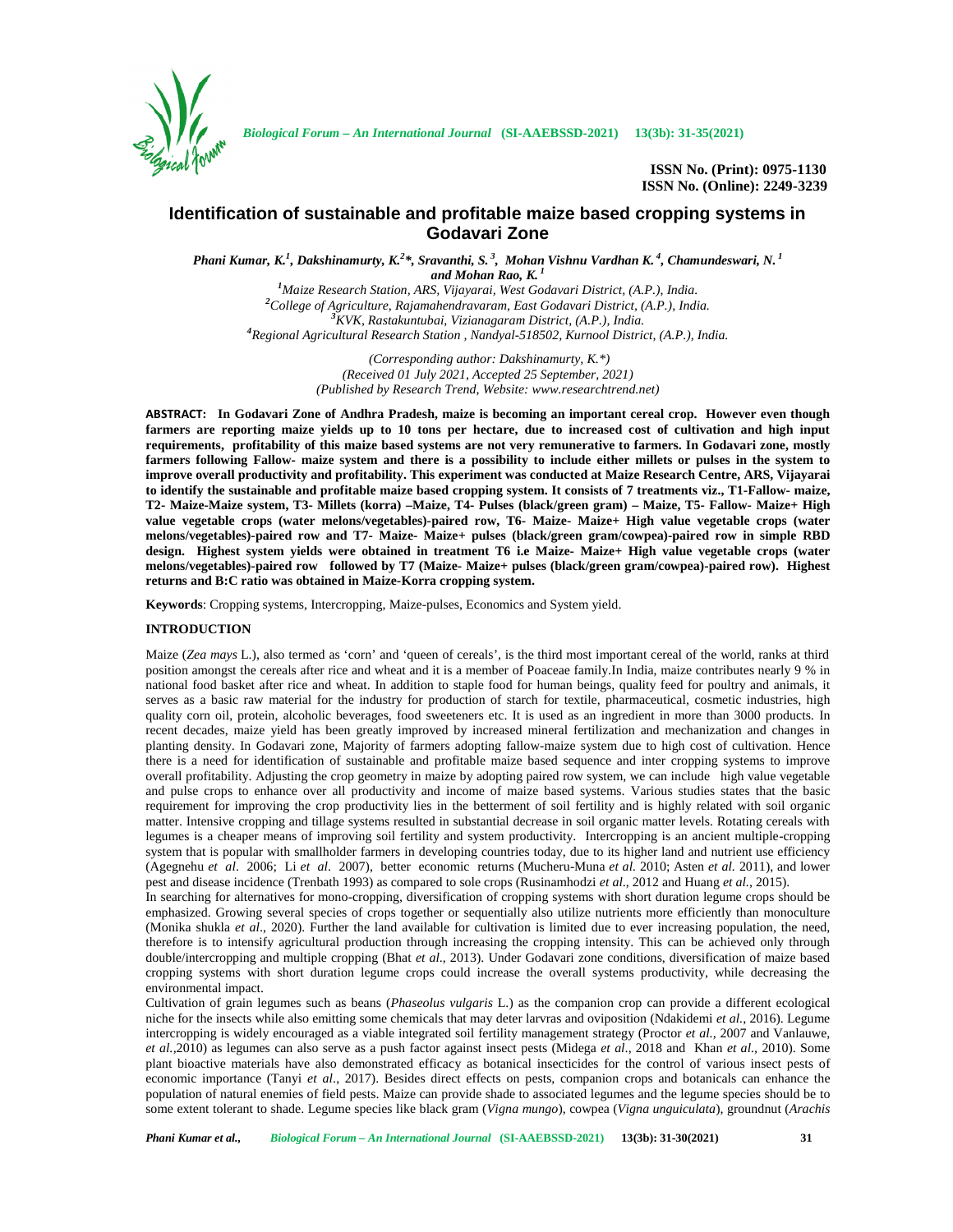*hypogea*) and green gram (*Vigna radiata*) have much less effect on maize and these are tolerant to maize shade (Mandal *et al.,* 2014 and Manasa *et al.,* 2018). Cereal-legume intercropping is very common in the continents of Asia, Africa and South America (Layek *et al.,* 2018).

Hence based on the discussions with various stakeholders across value chain, it was observed that there is a need to develop sustainable and profitable maize based cropping systems and also identification of intensive maize based intercropping systems under micro irrigation for increasing overall system productivity and profitability. Keep in view these requirements the current trial was planned with an objective to identity sustainable and profitable maize based cropping systems.

#### **MATERIAL AND METHODS**

The experiment was conducted at Maize Research Centre,Vijayarai, West Godavari during both *kharif* and *rabi* for the years2019-20 and 2020-21. The field experiment was conducted in Randomized Block Design (RBD) with seven treatments and replicated thrice. The treatments include, T1-Fallow- maize, T2- Maize-Maize system, T3- Millets (korra) –Maize, T4- Pulses (black/green gram) – Maize, T5- Fallow- Maize+ High value vegetable crops (water melons)-paired row, T6- Maize- Maize+ High value vegetable crops (Cauliflower)-paired row, T7- Maize- Maize+ pulses (black/green gram/cowpea)-paired row. Maize was sown at a spacing of 75 X 20 cm, for paired row it was 50-50-100-50-50cm X 20 cm. Blackgram and Korra was sown at a spacing of 30 cm x 10 cm. Fertilizers, nitrogen, phosphorus and potash were applied at the rate of 200 -60  $P_2O_5$ -50 K<sub>2</sub>O kg/ha. Rabi maize was fertilized with 240 N -80  $P_2O_5$ -80 K<sub>2</sub>O/ha as per the university recommendations. The other recommended practices were followed during crop growth period. Yield was calculated in terms of equivalent yield and economics including net returns and B:C ratio were calculated.

## **RESULTS AND DISCUSSION**

The results on total system yields indicate that during rabi season of the first year of study, total maize equivalent yields (MEY)were the highest in the treatment where Fallow-Maize intercropped with Cauliflower(10279 kg/ha) followed by Maize- Maize inter cropped with cauliflower (10149 kg/ha).However, the total system equivalent yields for both the seasons were highest with Maize- Maize+ cauliflower (16086 kg/ha) followed by Maize- Maize+ black gram (15671 kg/ha).

During second year of study, rabi season total MEY were the highest in Maize-Maize intercropped with Blackgram (10338kg/ha) followed by Fallow- Maize inter cropped with cauliflower (10200 kg/ha).The total system yields were the highest with Maize- Maize+ cauliflower (16283 kg/ha) followed by Maize- Maize+ black gram (16217 kg/ha).

From the pooled data of two years, the trend was similar as fallowed in first year. The highest total system equivalent yields were obtained with Maize- Maize+ cauliflower (16185 kg/ha followed by Maize- Maize + black gram (15944 kg/ha) (Table 1 & Fig. 1). The greater yields in intercropping systems were observed mainly due to the fact that the component crops in the intercropping systems showing complementary effects amongst themselves and utilizing the natural resources efficiently than raised as sole crops (Sagar Maitra *et al.,* 2020). It was observed in several other studies that intercropping of maize with mungbean found to increase water use efficiency, light use efficiency as well as nutrient use efficiency which positively affected not only the final yield but also other agronomic parameters such as plant height, number of grain rows per cob, cobs length, cob girth, thousand grain weight, total dry matter (Shahid Raza, 2017 and Khan *et al.,* 2017).

Regarding economics (Table 2), Korra in *kharif*, followed by Maize in *rabi* recorded the highest net returns and BC ratio during both the years and in pooled data. Inclusion of vegetables in maize based cropping systems resulted in higher system productivity with increased water productivity as observed in a study with maize-potato-onion in comparison to rice-wheat cropping system (Gill and Sharma, 2005). For *peri* urban areas, inclusion of high value vegetables such as peas, onion, radish *etc.* with maize based sequences proved more remunerative than rice-wheat system and maize (cobs)-radish-onion is the most productive and profitable cropping system (Singh, 2006). Hence it is highly remunerative and sustainable to accommodate sequence and intercropping systems in maize instead of sole maize.

Intercropping is a common practice of small and marginal farmers in developing countries of Asia and Africa and in risky and fragile ecological conditions which is known as a suitable practice to provide natural insurance and thus provides a profitable shape to farm economy. Under moisture stress conditions, more of ground area is covered under maize-legume intercropping than sole cropping of maize which Maize - Production and Use 8 leads to less evaporation loss of soil moisture. Under extreme conditions, may be due to either biotic or abiotic factors, a crop may fail, but there will be less chance of failure of more crops grown in intercropping, which are morphologically dissimilar and if so happened some yield and return will be earned to save small holders' economic interest. Thus stability in yield and return are achieved due to creation of crop diversity in the intercropping systems. In economic point of view, it may be stated that small farmers may face problem of seasonal price variability of commodities which often can destabilize net realization, but diversification in the form of intercropping can stabilize farm income to a great extent. Experimental results indicated superiority of intercropping maize-beans in soil fertility restoration and income enhancement than monocropping of the component crops (Onduru *et al.*, 2007). Yield enhancement of crops is another basis to strengthen the economy of small and marginal farmers adopting intercropping system (Lulie, 2017) Though intercropping of maize grain legumes is labour and cost intensive, small holders of central Mozambique prefer it because of reduced risk of crop failure and enhanced productivity (Rusinamhodzia *et al*., 2017).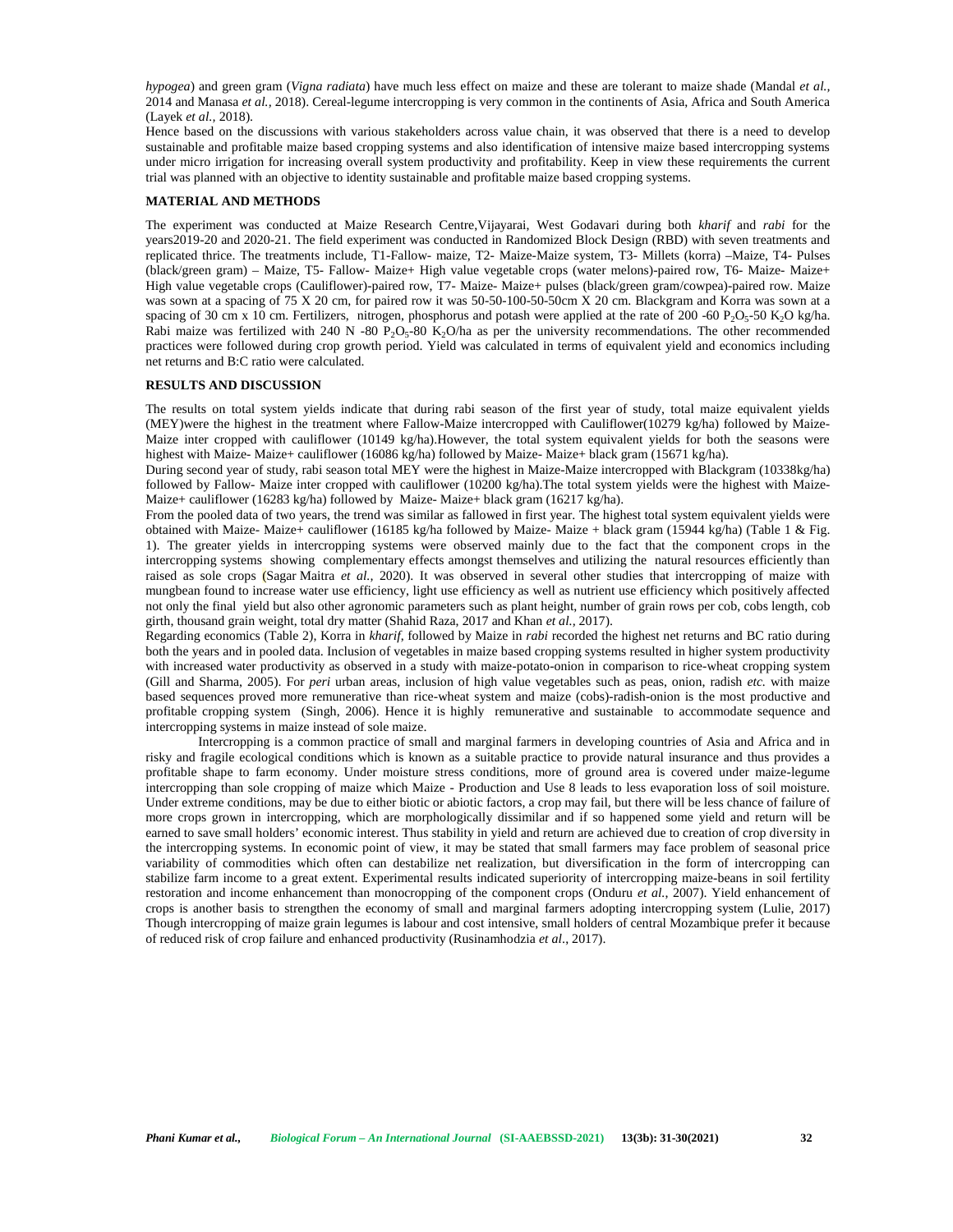|                              | <b>Second Year</b> |            |         |       |       |               | <b>Pooled Data</b> |               |         |       |       |               |               |            |         |        |       |        |
|------------------------------|--------------------|------------|---------|-------|-------|---------------|--------------------|---------------|---------|-------|-------|---------------|---------------|------------|---------|--------|-------|--------|
| <b>Treatment</b>             | <b>Kharif</b>      |            | Rabi    |       |       | <b>System</b> |                    | <b>Kharif</b> | Rabi    |       |       | <b>System</b> | <b>Kharif</b> |            | Rabi    |        |       | System |
|                              | (kg/ha)            |            | (kg/ha) |       |       | vields        | (kg/ha)            |               | (kg/ha) |       |       | vields        | (kg/ha)       |            | (kg/ha) |        |       | vields |
|                              | Yield              | <b>MEY</b> | Main    | Inter | Total |               | Yield              | <b>MEY</b>    | Main    | Inter | Total |               | Yield         | <b>MEY</b> | Main    | Inter  | Total |        |
|                              |                    |            | crop    | Crop  | (MEY) |               |                    |               | crop    | crop  | (MEY) |               |               |            | crop    | crop   | (MEY) |        |
| Fallow-Maize                 |                    |            | 9200    |       | 9200  | 9200          |                    |               | 8648    |       | 8648  | 8648          |               |            | 8924    |        | 8924  | 8924   |
| Maize-Maize                  | 5880               | 5880       | 8917    |       | 8917  | 14797         | 6040               | 6040          | 8523    |       | 8523  | 14563         | 5960          | 5960       | 8720    |        | 8720  | 14680  |
| Korra-Maize                  | 1917               | 3727       | 8920    |       | 8920  | 12647         | 2358               | 4585          | 9120    |       | 9120  | 13705         | 2137.5        | 4156       | 9020    |        | 9020  | 13176  |
| Black gram-Maize             | 867                | 2648       | 9430    |       | 9430  | 12078         | 723                | 2812          | 9524    |       | 9524  | 12336         | 795           | 2730       | 9477    |        | 9477  | 12207  |
| $Fallow-Maize + cauliflower$ |                    |            | 8560    | 4269  | 10279 | 10279         |                    |               | 8418    | 4582  | 10200 | 10200         |               |            | 8489    | 4425.5 | 10240 | 10240  |
| Maize-Maize+ cauliflower     | 5937               | 5937       | 8610    | 3822  | 10149 | 16086         | 6218               | 6218          | 8527    | 3956  | 10065 | 16283         | 6077.5        | 6077.5     | 8568.5  | 3889   | 10107 | 16185  |
| Maize-Maize+ black gram      | 6050               | 6050       | 8933    | 225   | 9621  | 15671         | 5879               | 5879          | 8782    | 400   | 10338 | 16217         | 5964.5        | 5964.5     | 8857.5  | 312.5  | 9980  | 15944  |

**Table 1: System yields of maize based cropping system during 2019-20, 2020-21 and in pooled data.**



**Fig. 1.** System yields of maize based cropping systems (Pooled data).

*Phani Kumar et al., Biological Forum – An International Journal* **(SI-AAEBSSD-2021) 13(3b): 31-30(2021) 33**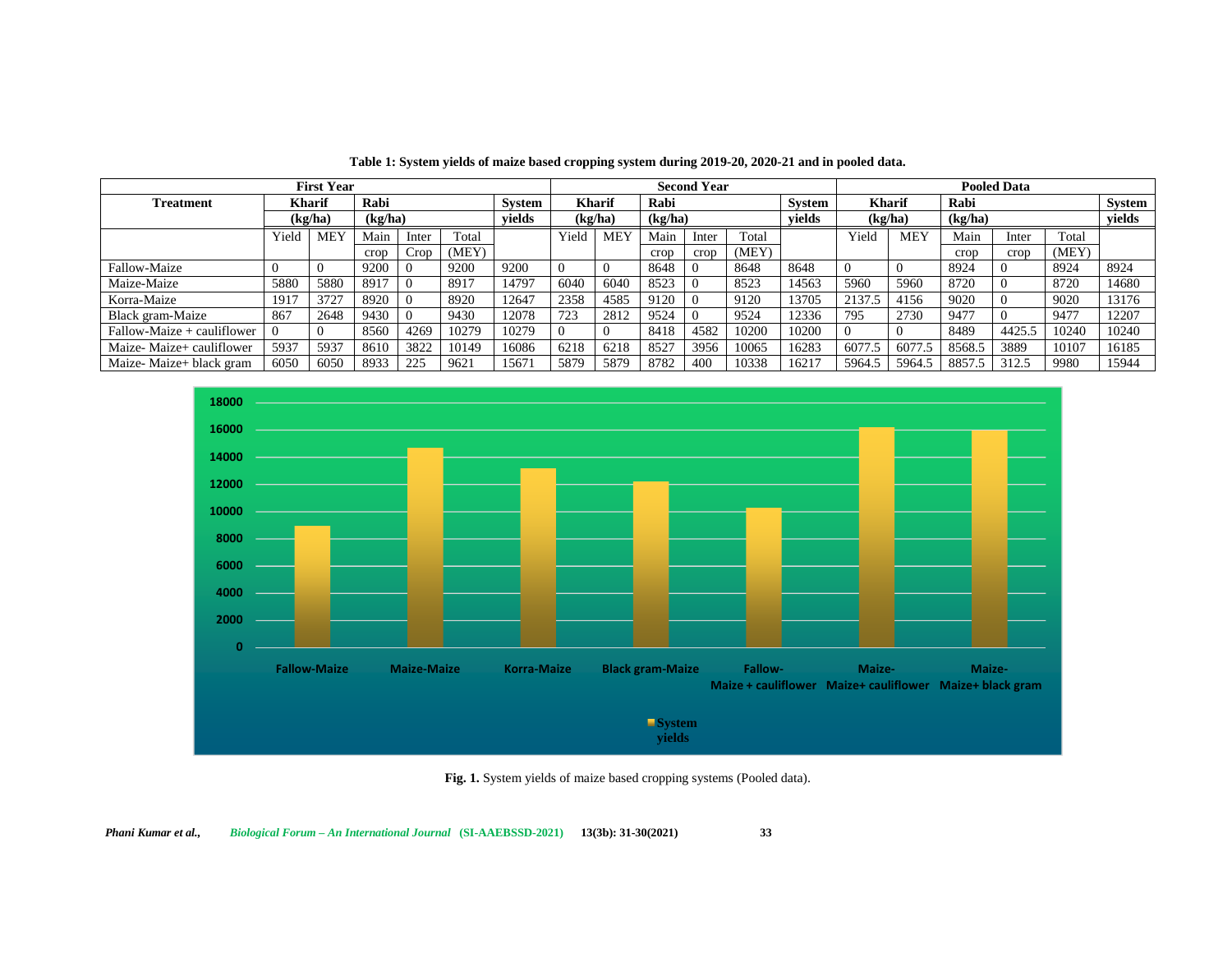| 2019-20                           |        |       |                  |                      |                        |                            |            | 2020-21       |       |                  |                      |                        |                       |            |                            | <b>Pooled Data</b> |                  |                      |                        |                       |            |  |  |
|-----------------------------------|--------|-------|------------------|----------------------|------------------------|----------------------------|------------|---------------|-------|------------------|----------------------|------------------------|-----------------------|------------|----------------------------|--------------------|------------------|----------------------|------------------------|-----------------------|------------|--|--|
| <b>Cost of cultivation</b>        |        |       |                  |                      |                        | <b>Cost of Cultivation</b> |            |               |       |                  |                      |                        |                       |            | <b>Cost of Cultivation</b> |                    |                  |                      |                        |                       |            |  |  |
|                                   | Kharif | Rabi  | <b>Intercrop</b> | <b>Total</b><br>cost | <b>Total</b><br>income | <b>Net</b><br>returns      | <b>BCR</b> | <b>Kharif</b> | Rabi  | <b>Intercrop</b> | <b>Total</b><br>cost | <b>Total</b><br>income | <b>Net</b><br>returns | <b>BCR</b> | Kharif                     | Rabi               | <b>Intercrop</b> | <b>Total</b><br>cost | <b>Total</b><br>income | <b>Net</b><br>returns | <b>BCR</b> |  |  |
| Fallow-<br>Maize                  |        | 70284 |                  | 70284                | 165600                 | 95316                      | 2.36       | $\Omega$      | 68174 |                  | 71174                | 155664                 | 84490                 | 2.19       | 0.0                        | 69229.0            | 0.0              | 70729.0              | 160632.0               | 89903.0               | 2.3        |  |  |
| Maize-<br>Maize                   | 67284  | 70284 |                  | 137568               | 266340                 | 128772                     | 1.94       | 60846         | 68174 | $\Omega$         | 129020               | 262134                 | 133114                | 2.03       | 64065.0                    | 69229.0            | 0.0              | 133294.0             | 264237.0               | 130943.0              | 2.0        |  |  |
| Korra-<br>Maize                   | 15235  | 70284 |                  | 85519                | 227655                 | 142136                     | 2.66       | 17340         | 68174 |                  | 85514                | 246690                 | 161176                | 2.88       | 16287.5                    | 69229.0            | 0.0              | 85516.5              | 237172.5               | 151656.0              | 2.8        |  |  |
| <b>Black</b><br>gram-<br>Maize    | 28002  | 70284 |                  | 98286                | 217425                 | 119139                     | 2.21       | 25480         | 68174 |                  | 93654                | 222048                 | 128394                | 2.37       | 26741.0                    | 69229.0            | 0.0              | 95970.0              | 219736.5               | 123766.5              | 2.3        |  |  |
| Fallow-<br>Maize +<br>cauliflower |        | 70284 | 26000            | 96284                | 185030                 | 88746                      | 1.92       | $\Omega$      | 68174 | 23358            | 91532                | 183600                 | 92068                 | 2.01       | 0.0                        | 69229.0            | 24679.0          | 93908.0              | 184315.0               | 90407.0               | 2.0        |  |  |
| Maize-<br>Maize+<br>cauliflower   | 67284  | 70284 | 26000            | 163568               | 289555                 | 125988                     | 1.77       | 60846         | 68174 | 23358            | 152378               | 293094                 | 140716                | 1.92       | 64065.0                    | 69229.0            | 24679.0          | 157973.0             | 291324.5               | 133352.0              | 1.8        |  |  |
| Maize-<br>Maize+<br>black gram    | 67284  | 70284 | 8000             | 145568               | 274684                 | 129116                     | 1.89       | 60846         | 68174 | 6540             | 135560               | 291906                 | 156346                | 2.15       | 64065.0                    | 69229.0            | 7270.0           | 140564.0             | 283295.0               | 142731.0              | 2.0        |  |  |

**Table 2: Gross returns, Net returns and BCR of maize based cropping system during 2019-20, 2020-21 and in pooled data.**



**Fig. 2.** Maize, Blackgram and Korra during *kharif* season; Maize intercropped Cauliflower and blackgram in Paired row method during *Rabi*.